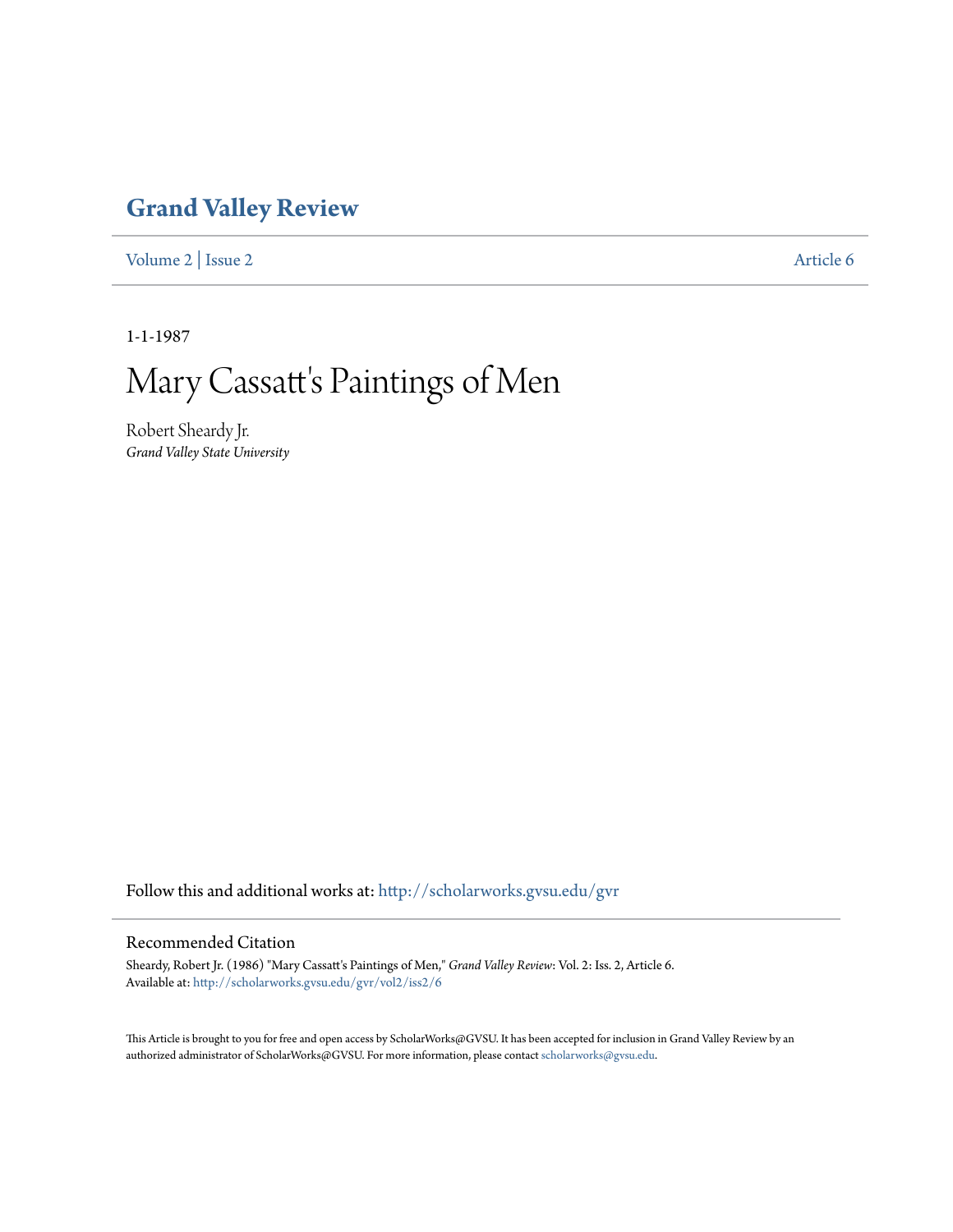## **Mary Cassatt's Paintings of Men**

Mary Cassatt (1844-1926), the American Impressionist who worked with Degas, Manet, and Berthe Morisot, is best remembered today for paintings about women. Her later works, in particular, are so packed with mother and child images that she has become known mainly as *Un Peintre des enfants et des meres. <sup>1</sup>*Images of women predominate in her earlier work as well, but they are portrayed in activities *other* than child caring. Her only paintings of men also date from that earlier period. What brought about this change in her work? What do those very few paintings of men reveal about the artist? Some Feminist writers have examined the manner in which Cassatt protrays women as others have studied male artists' images of women, but what of her images of men? Only six such paintings survive, other than portraits of friends or family members, and all six are from periods in the artist's life of intense activity and change. These paintings deserve a closer look. They should not be viewed casually, along with her other work, nor even as exceptions to that work, but in a new context altogether, as images of men by a woman artist of the nineteenth century. The goal of this paper, then, is to approach a better understanding of Cassatt's art as a whole, and its relationship to her life and times, by taking a closer look at her paintings of men in particular.

Cassatt's first representations of men are from her student days in Paris, 1872 to 1874. It was a time of rapid development in her style from genre-realism toward true Impressionism and recognition by fellow artists. These early paintings reveal the influence of her first masters - Gérôme and Couture, and Manet, Degas, and Courbet - men whose work she admired. They deal with Spanish themes reflecting the then current interest in Goya and seventeenth-century picaresque subjects. Three were painted while the artist was wintering in Seville. *Toreador* (Chicago) and *Torero and Young Girl* (Clark Institute) were painted in 1873 and make use of the same male model who, in the second work, is offered a glass of liquid refreshment by a coquettish young woman. *On the Balcony During the Carnival* (Philadelphia) was shown at the Salon of 1872 under the name of Mary Stevenson suggesting that her family may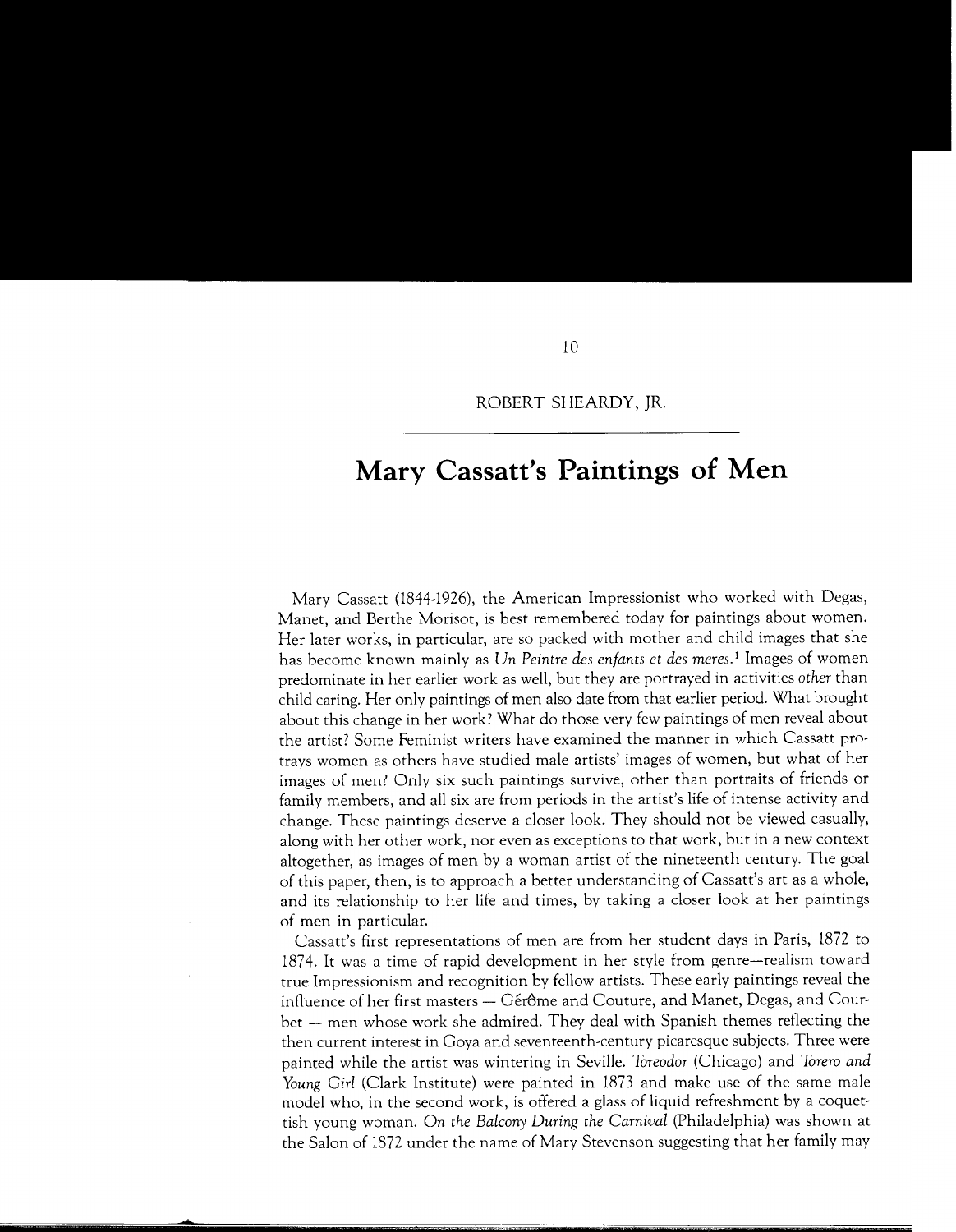not have approved either of the painting in particular or of Cassatt's choice of career in general.<sup>2</sup>

These early scenes of men and women together remind us of other works on the theme because they reflect a tradition  $-$  a tradition of the male-centered-art-world in which Cassatt moved. The slightly suggestive undertones in the Spanish pictures are there because they were part of that tradition, as in seventeenth-century "Procuress" scenes of coquettish ladies and amorous men.

*The Musical Party* of 1874 (Petit Palais, Paris) is of the same era of study and growth. It too reflects themes typical of the art of male painters. It builds on both the "procuress" and "balcony" formats for its composition, especially in the placement of the women and the removing of the man to the shadowy depths – much as in balcony scenes by both Manet and Goya. The musical associations here look back to the tradition of Vermeer and Watteau. But something is subtly different. One woman interposes herself between the man and the other woman. He *does* look over her shoulder, as in past pictures, supposedly to read the sheet music she holds, but it is the rapport between the two women I find of interest. They are women who enjoy the company of other women to the exclusion of the man. These women neither flirt with the man who dominates their group, nor do they seem even to care about his presence. Though they are still subject to his attention, they seem unmoved by his nearness. They are going about *thier* business, still under his watchful eye, but independent of his influence. <sup>3</sup>

What does this subtle difference reveal about Mary Cassatt during this period of introduction to the art world? Does it suggest the beginnings of a quiet, barely detectable rebellion against the male-centered tradition? She was thirty the year of this painting and unmarried. Her student days were over and she was about to embark upon a career as a professional artist  $-$  a woman artist. She was on her own in Paris. Her family had not yet joined her, and she'd not yet become friends with Degas and the other Impressionists. In *The Musical Party,* Cassatt tells us something of her growing sense of independence, a theme she will reiterate many times in later life  $-$  both in letters and in paintings. Thus far, she had studied art mostly on her own. Though her work shows the influence of her brief associations with Gérôme and Couture and her awareness of the European tradition, she had developed independently as an artist, as an American in Paris, and as a woman in a male-centered world. Her parents and her ailing sister Lydia joined her in 1877. They remained with her until their deaths, and she depended more and more on them for companionship. She met Degas in 1878 and began depending on him for artistic guidance. Their friendship, though rocky at times, was always one of great mutual respect. She began show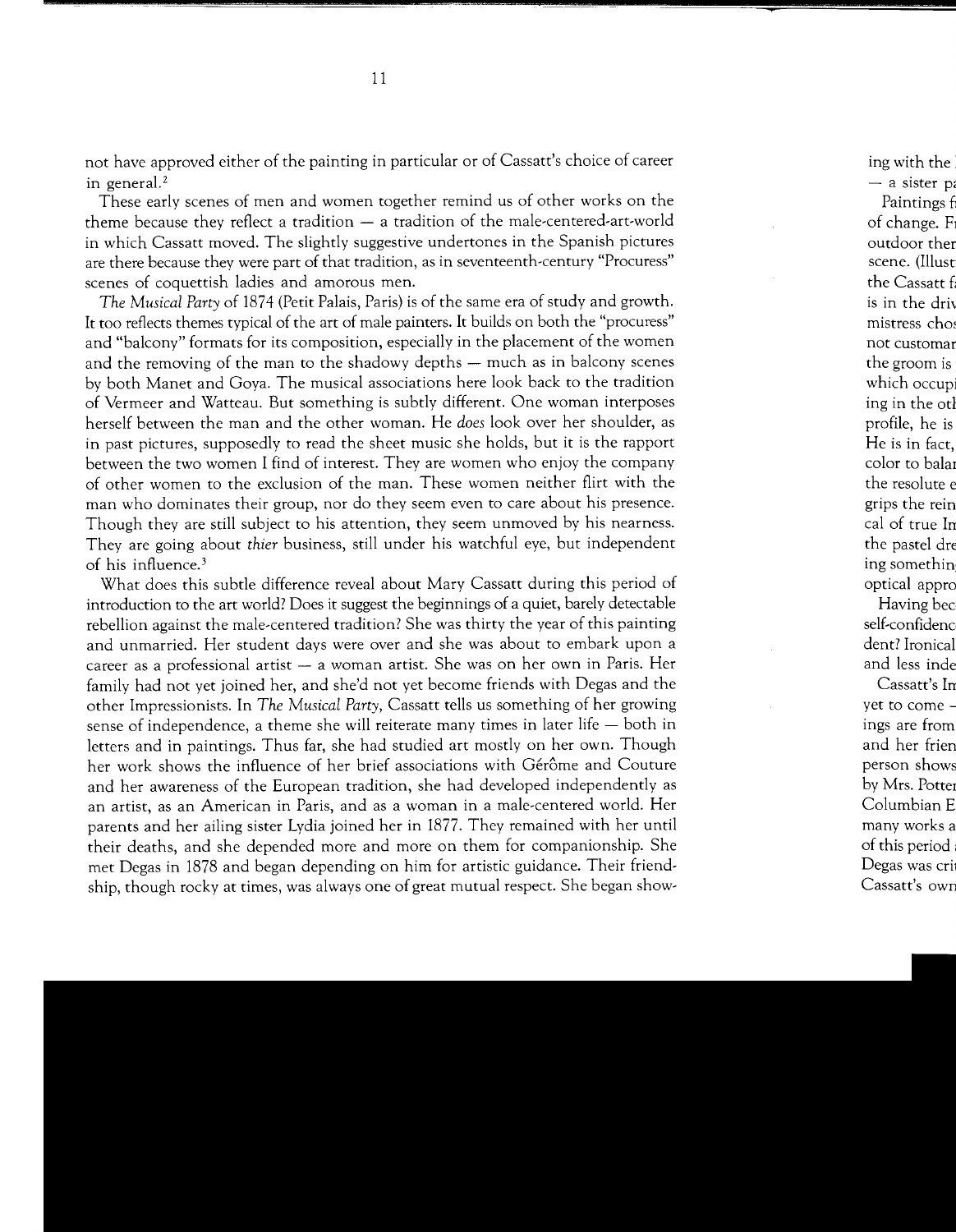ing with the Impressionists in 1879, eventually becoming quite close to Berthe Morisot  $-$  a sister painter.

Paintings from 1878 and 1879 reveal the stress and excitement of this second period of change. From this era is *Woman and Child Driving* (Philadelphia), representing an outdoor theme popular with other Impressionists. But this is not just *another* carriage scene. (Illustration 1) The models include Lydia, Odile Fevre, a niece of Degas, and the Cassatt family groom riding through the Bois du Boulogne. But here, the woman is in the driver's seat! It was customary for the groom to ride in the rear when the mistress chose to drive and Cassatt, an avid equestrienne, often drove. But it was not customary for paintings to portray the woman driving. Also, the manner in which the groom is placed relative to the woman and child  $-$  even to the rump of the horse which occupies more space — his position at the very edge of the picture plane, looking in the other direction; these facts are intriguing to contemplate. Though in clear profile, he is almost featureless  $-$  anonymous  $-$  no longer dominating the scene. He is in fact, little more than an added extra, a little touch of realism, a bit of dark color to balance the horse and to frame the pastel dresses at the same time. But note the resolute expression on the woman's face, the determined manner with which she grips the reins. There is also a deepness of hue and somberness of mood not so typical of true Impressionism. The day seems to have been overcast and gloomy. Even the pastel dresses are shaded and subdued. Further, the picture is life-sized, suggesting something like the historical realism of Manet or Courbet rather than the purely optical approach of Monet or Renoir.

Having become associated with the Independents, Cassatt herself was gaining more self-confidence as an individual: Is this not a statement of woman's right to be independent? Ironically, Lydia, the beloved sister who posed for this driver, was growing weaker and less independent each year. She died in 1882.

Cassatt's Impressionist years were successful and active, but her busiest period was yet to come  $-$  the years 1890 to 1895. Some of her boldest and most original paintings are from this period of grief and change. Her father died in 1891. Her mother and her friend Berthe Morisot died in 1895. She did two series of prints for oneperson shows both in Paris and in New York, and in 1892 she was commissioned by Mrs. Potter Palmer to do a sixty-foot mural for the Woman's Building at the World's Columbian Exposition in Chicago. She was nearing fifty. The mural project and the many works associated with it left her angry and exhausted. Letters to and from Degas of this period are filled with bitterness and lack of confidence. Their friendship suffered. Degas was critical of a woman taking on so big a project. With the loss of his advice, Cassatt's own confidence in the project weakened.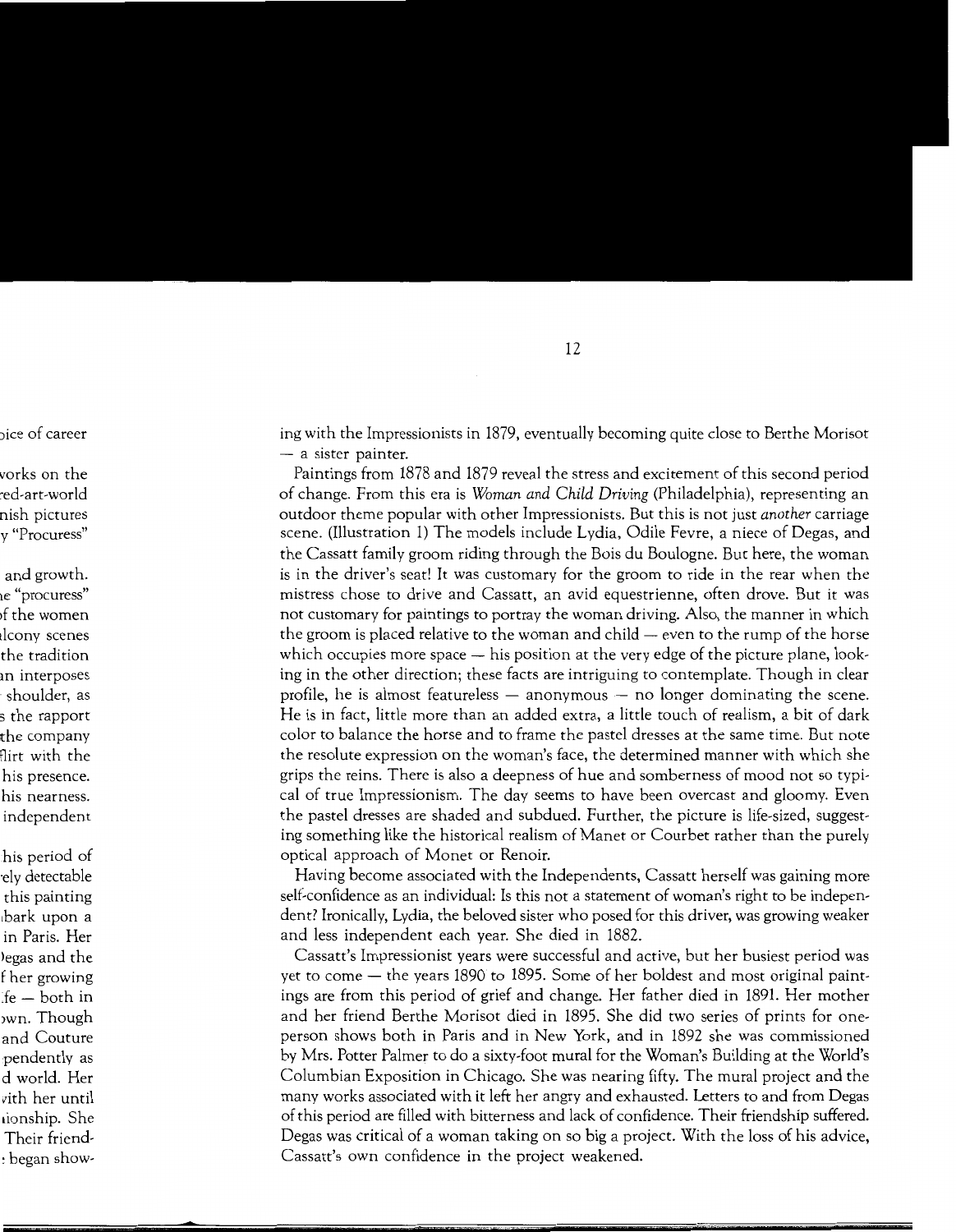

Illustration 1: Mary Cassatt "Woman and Child Driving" from the W. P. Wilstach Collection (W'21-1-1) of the Philadelphia Museum of Art.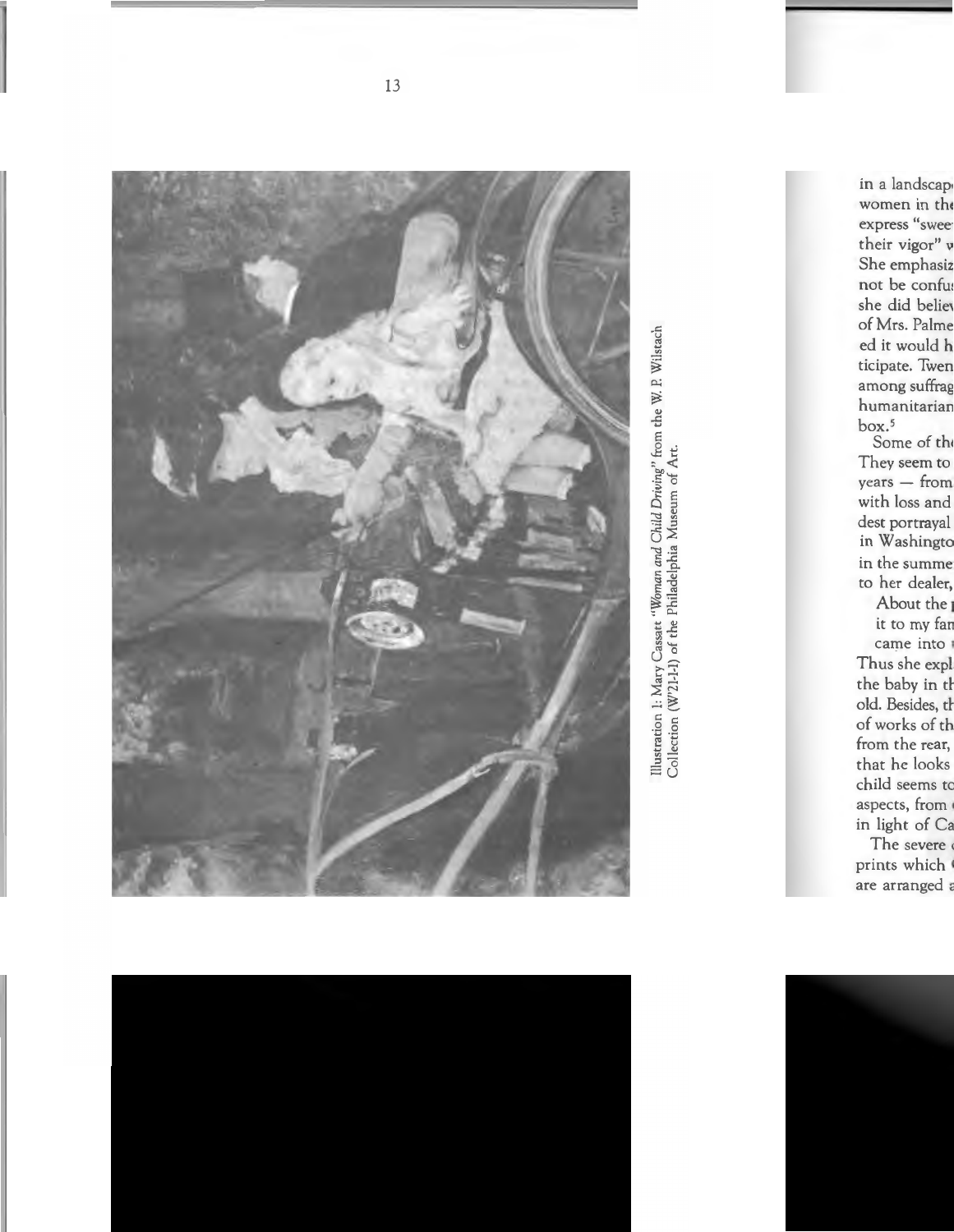The *Modern Woman* mural, now lost, portrayed twelve women and some young girls in a landscape, picking fruit and playing music. When asked why she included only women in the work, she explained in a letter to Mrs. Palmer that she was trying to express "sweetness of childhood [and] charm of womanhood ... [while] men ... in all their vigor" would no doubt adorn the walls of other buildings at the exposition. 4 She emphasized the feminine theme in her description of the mural, but this should not be confused with modern feminism. Cassatt was not then a suffragist, though she did believe in equal rights. For instance, she refused to lend her name to one of Mrs. Palmer's feminist projects, the New York Art Jury, even though Palmer insisted it would help women gain more recognition in the art world should Cassatt participate. Twenty-five years later, in 1915, she did allow Louisine Havemeyer to list her among suffragists against the war in Europe, but this she did believing that the innate humanitarianism of women might urge the world toward peace by way of the ballot  $box<sup>5</sup>$ 

Some of the works associated with the *Modern Woman* mural project are her best . They seem to summarize the experiences, both personal and artistic, of the preceding years – from the influence of Degas and Japanese prints to the sorrow associated with loss and her growing independence as a result of those losses. Her last and boldest portrayal of the male figure is from this era. *Boating* or *La Barque* (National Gallery in Washington, D.C.) is oil on canvas, 35 by 46 inches. (Ilustration 2) It was begun in the summer of 1893 and was referred to by the French title in a letter from Cassatt to her dealer, Durand-Rue!, of 1914:

About the painting, "La Barque;' I do not want to sell it; I have already promised it to my family. It was done at Antibes 20 years ago  $-$  the year when my niece came into the world.<sup>6</sup>

Thus she explains her reason for keeping it. But it is not a portrait of her niece, since the baby in the picture, sprawling across the woman's lap, is at least several months old. Besides, the woman appears to be Cassatt's maid Mathilde who posed for a number of works of the period. As for the boatman, he is once again seen in oblique profile, from the rear, and is nearly featureless, but for a prominent nose. It is clear, however, that he looks directly at the woman who returns an equally intense gaze. Even the child seems to be watching him. Apart from the figures themselves, there are other aspects, from color and paint quality to composition and mood, which are puzzling in light of Cassatt's usual approach to theme and technique.

The severe composition may reflect the influence of both Degas and of Japanese prints which Cassatt had seen in 1890. A few large shapes of pattern or flat color are arranged against a planar backdrop of blue water and sky divided by a strip of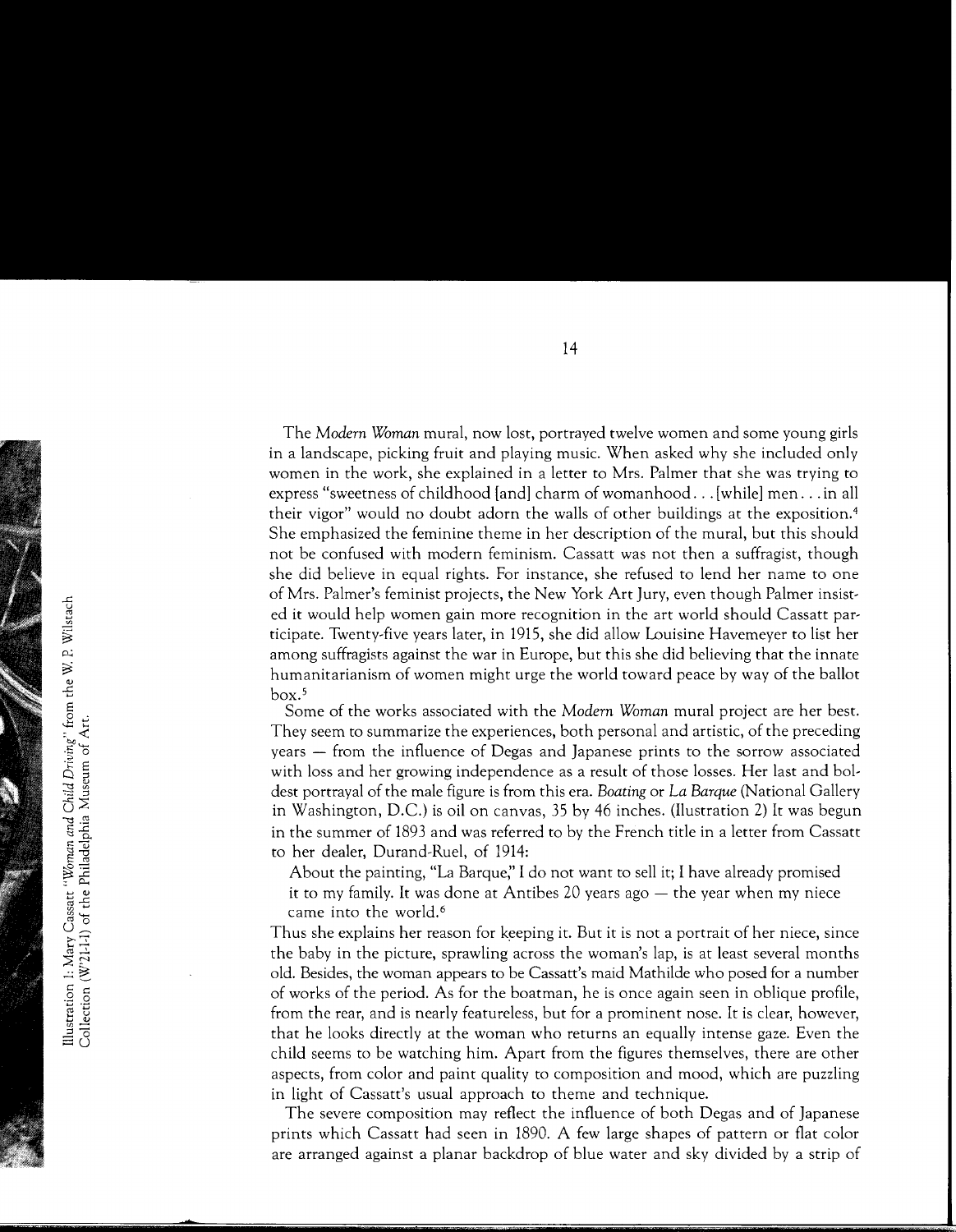

Illustration 2: Mary Cassatt, "The Boating Party" from the Chester Dale Collection of the National Gallery of Art.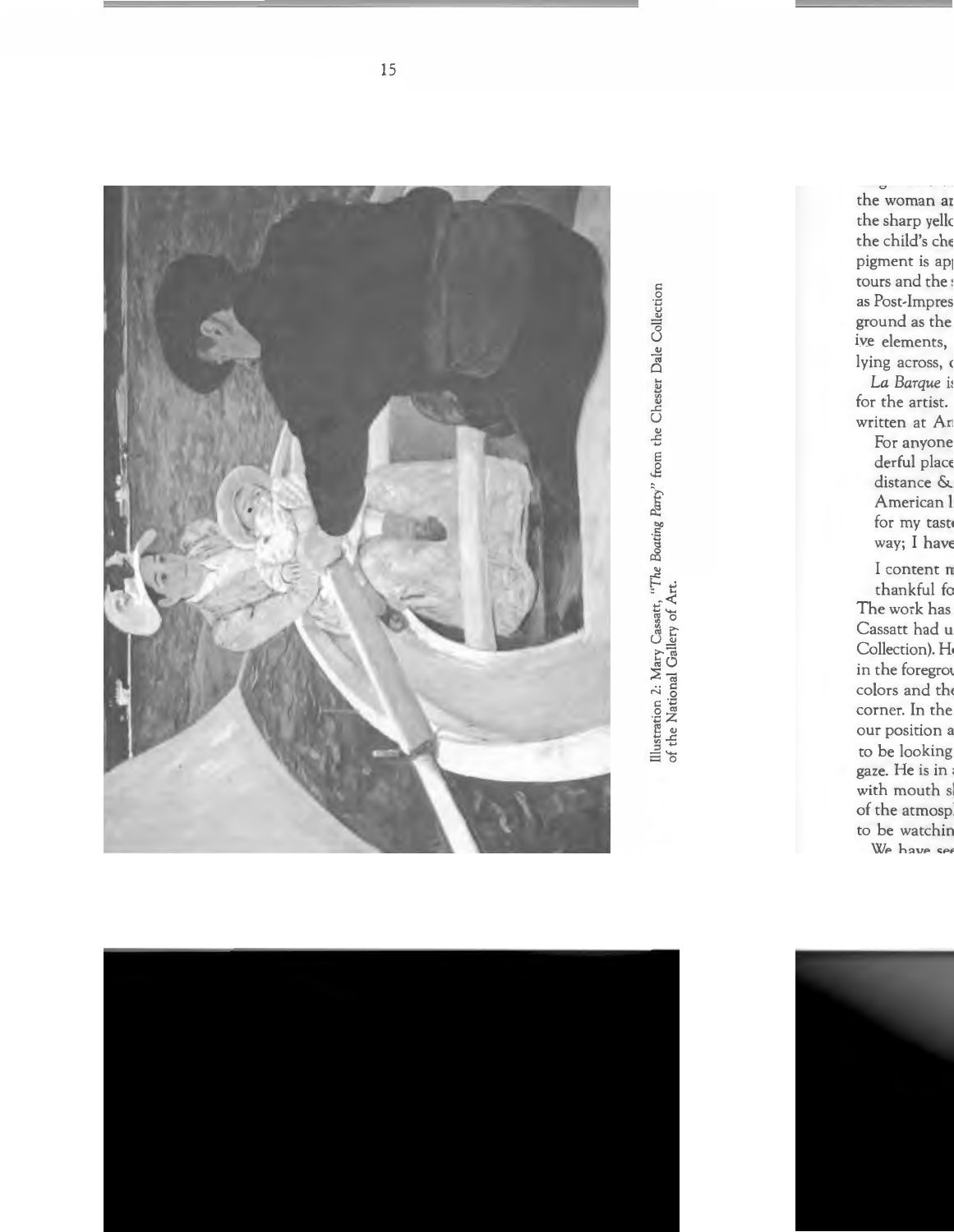dark green along the top of the picture. The boat is an acid yellow reminiscent of Van Gogh. The boatman is a flat patch of blue-black. The color of the sail is grey and the woman and child are in shades and tints of lilac and pink, in harst contrast to the sharp yellows and deep blues. The faces are dark but for a stripe of sunlight across the child's cheek. Only the water is renderd in a divisionistic manner. In other areas, pigment is applied in wide, flat, simple strokes. The strong contrasts, the crisp contours and the smooth, hard paint imparts a two-dimensionality which can be described as Post-Impressionistic. The man's dark and sprawling shape cuts a "hole" in the foreground as the grey sail slices a corner out of the backdrop. Between these two intrusive elements, the woman sits stiffly, as if uncomfortable in the boat, with the child lying across, or nearly sliding off, her lap.

*La Barque* is one of three boating pictures of 1893-94 and a rare "outdoor" scene for the artist. She describes her feelings about landscape in a letter of January 1894, written at Antibes:

For anyone fond of sea, & color, & light, to say nothing of boats, this is a wonderful place  $-$  Our villa is on the sea with the snow capped mountains in the distance  $\&$  below them the olive clad hills  $-1$  believe there are a number of American landscape painters here  $-$  It (the landscape), is rather too panoramic for my taste, but doubtless could be interpreted by a great man, in an artistic way; I have never yet seen it done to my satisfaction.

I content myself with a little bit as background to my figures, & ought to be thankful for the sun  $\&$  long days...?

The work has been compared to Manet's *Boating* of nearly twenty years earlier which Cassatt had urged the Havemeyers to purchase (Metropolitan Museum, Havemeyer Collection). However, *his* work reverses and flattens the composition, placing the woman in the foreground, confronting the viewer with the boatman. Both figures are in light colors and there is no horizon. Nor is there a child. A sail slices off the upper right corner. In the Cassatt, it cuts off the upper left. The shape of the boat is similar, but our position as viewer is more easily understood due to the higher horizon. We seem to be looking into the boat from the shore or a dock and the boatman returns our gaze. He is in a similar spread-leg position but now facing us. The woman, in profile, with mouth slightly open, appears to be talking. Her relaxed pose and the softness of the atmosphere on the whole, suggests a much lighter mood. The boatman seems to be watching her.

We have seen that Cassatt's earlier representations of men were drawn from the European tradition — the male-centered tradition in which she was trained. Both the images and the somewhat erotic messages associated with those images were a